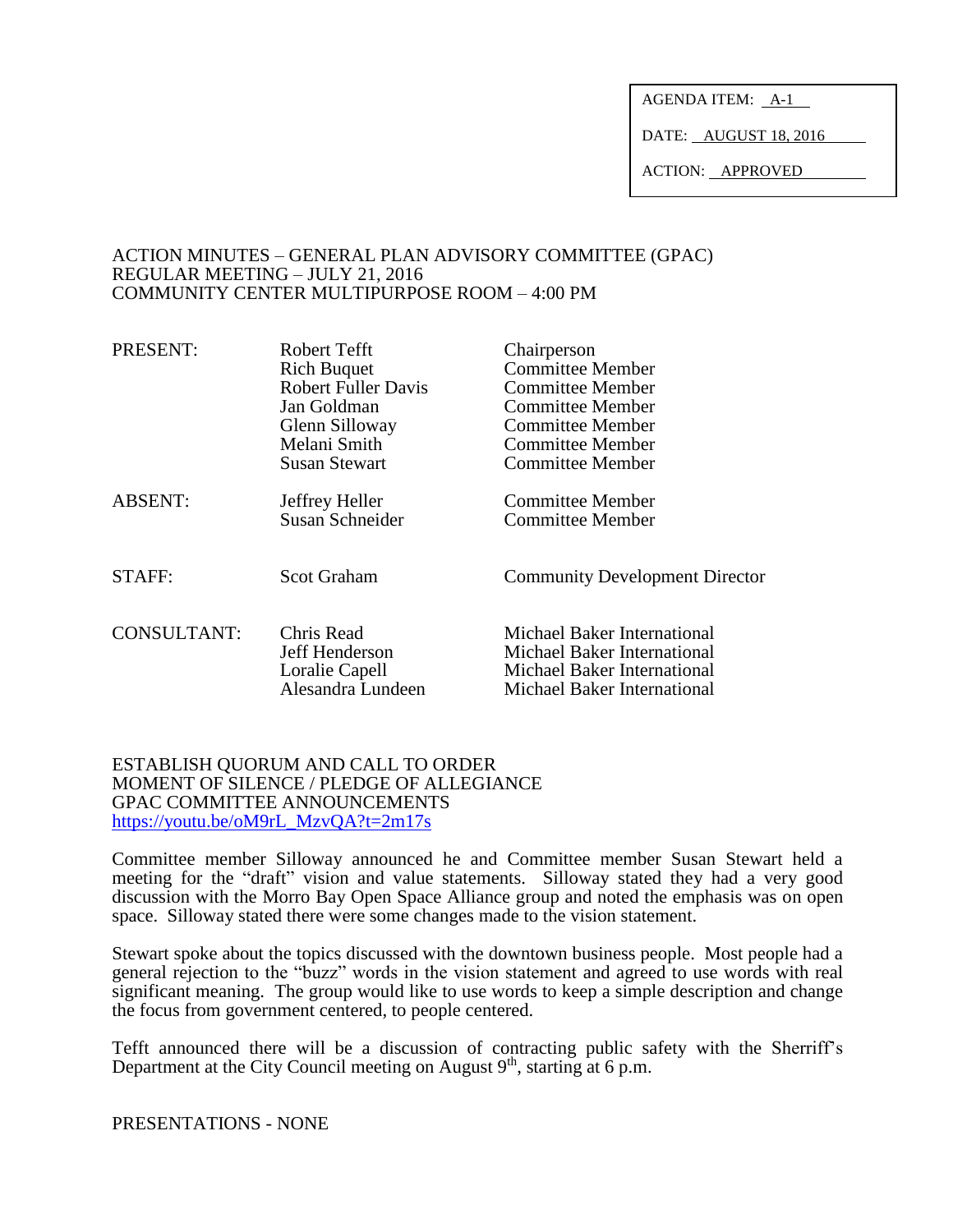### PUBLIC COMMENT PERIOD

Chairperson Tefft opened the Public Comment period. [https://youtu.be/oM9rL\\_MzvQA?t=7m23s](https://youtu.be/oM9rL_MzvQA?t=7m23s)

Victor Montgomery, Principal with RM Design Group, representative for the Chevron Group spoke about the Chevron property and updated everyone with the activity going on and the future of the properties. Montgomery spoke about the groups Chevron has reached out to regarding conservation and the future of the property.

Casey Caldwell, Morro Bay resident, stated she would like to make the underground utilities happen.

Rigmore, Morro Bay resident, also plugged for underground utilities. Rigmore stated the city is wasting their time on the parking space issue.

Committee member Silloway asked Montgomery if there was a time frame or deadline for the project.

Montgomery responded there was no dead line and noted Chevron wants to establish communication to create a vision and a consistent dialogue over the next 90 days. Their goal is to get the different groups in the community on the same page.

Committee member Melani Smith asked Montgomery which parcels were sold to Cayucos for their facility.

Montgomery responded lots 8 and 10 were sold to Cayucos.

Committee member Robert Fuller Davis asked Montgomery to define what A, B, and C were located on the second map.

Montgomery responded it was to represent the commercial / industrial zone.

Chairperson Tefft asked staff how LAFCO would interface with annexation.

Graham responded part of the discussion for the GPAC Committee would be land use. More information on this will be given to the committee in fall. Graham stated there would be specific discussions on lane use and changes would be what the committee wants, and would include outside the boundaries. Graham noted this could be something the committee would chose to place as a future agenda item.

Lauren Niblock (sp), Morro Bay resident, asked Montgomery if there were any contamination issues still existing.

Montgomery responded there are some cleaning that will need to be done, but some have already been completed. Montgomery stated which areas will require clean up and gave an update on the steps Chevron is taking to see what would need to get done.

Caldwell, asked if there were maps the committee could show the public. Caldwell stated it's hard for the public to know what areas they are talking about.

Graham responded this subject is not an agendized item he would prefer not to display the maps, but offered to hand them out if someone wanted a copy.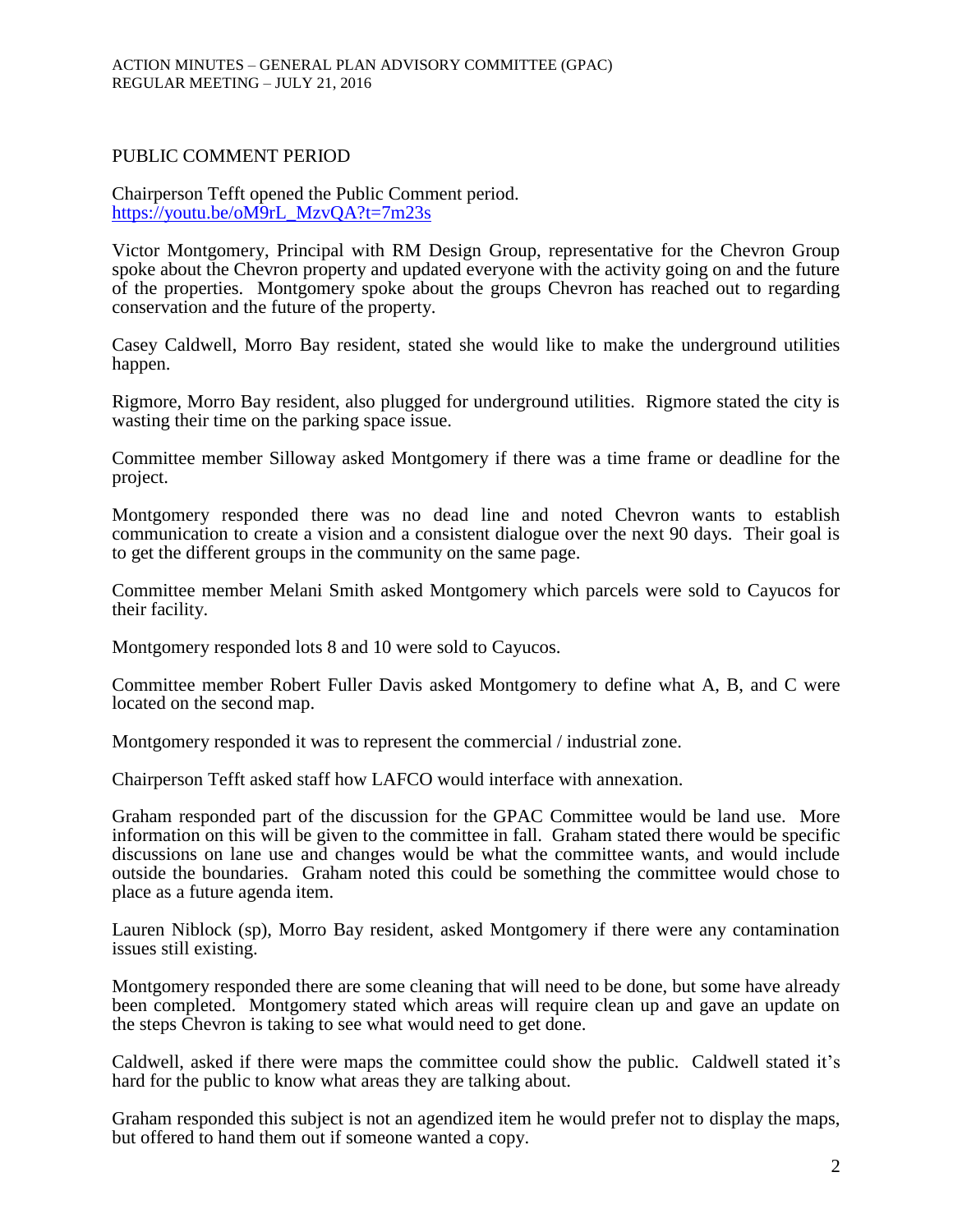ACTION MINUTES – GENERAL PLAN ADVISORY COMMITTEE (GPAC) REGULAR MEETING – JULY 21, 2016

Chairperson Tefft closed the Public Comment period. [https://youtu.be/oM9rL\\_MzvQA?t=14m50s](https://youtu.be/oM9rL_MzvQA?t=14m50s)

# A. CONSENT CALENDAR [https://youtu.be/oM9rL\\_MzvQA?t=24m35s](https://youtu.be/oM9rL_MzvQA?t=24m35s)

- **A-1** Approval of minutes from the GPAC meeting of March 17, 2016. **Staff Recommendation:** Approve minutes as submitted.
- **A-2** Approval of minutes from the GPAC meeting of April 21, 2016. **Staff Recommendation:** Approve minutes as submitted.
- **A-3** Approval of minutes from the GPAC meeting of May 19, 2016. **Staff Recommendation:** Approve minutes as submitted.

**MOTION:** Committee member Robert Fuller Davis moved to approve the Consent Calendar. Committee member Susan Stewart seconded, Committee member Melani Smith abstained due to missing the last two meetings. The motion passed (6-0).

B. UNFINISHED BUSINESS - NONE

## C. NEW BUSINESS

**C-1 June 16, 2016 Community Workshop Discussion.** Staff memorandum discusses workshop agenda, approach, visioning and proposed activities. **Facilitated by**: Michael Baker International [https://youtu.be/oM9rL\\_MzvQA?t=25m47s](https://youtu.be/oM9rL_MzvQA?t=25m47s)

Chris Read presented the staff report. Read covered the high points of the meeting and spoke of the workshop summary comments from the GPAC Committee to Michael Baker. Read noted the public input will be guiding the process.

Graham presented the staff report for the Downtown Water Strategic Plan (D.W.S.P.)

Loralie presented strategic plan objectives for the D.W.S.P.

The committee members participated in workshop discussion exercises provided by Loralei.

Loralie read the results back to the Committee and spoke about design guidelines.

The Committee gave their feedback to Loralei.

**C-2 Review and discussion of Draft Community Baseline Assessment & Review Tool Draft Community Baseline Assessment available online at:** <http://www.morro-bay.ca.us/DocumentCenter/View/9697> **Facilitated by**: Michael Baker International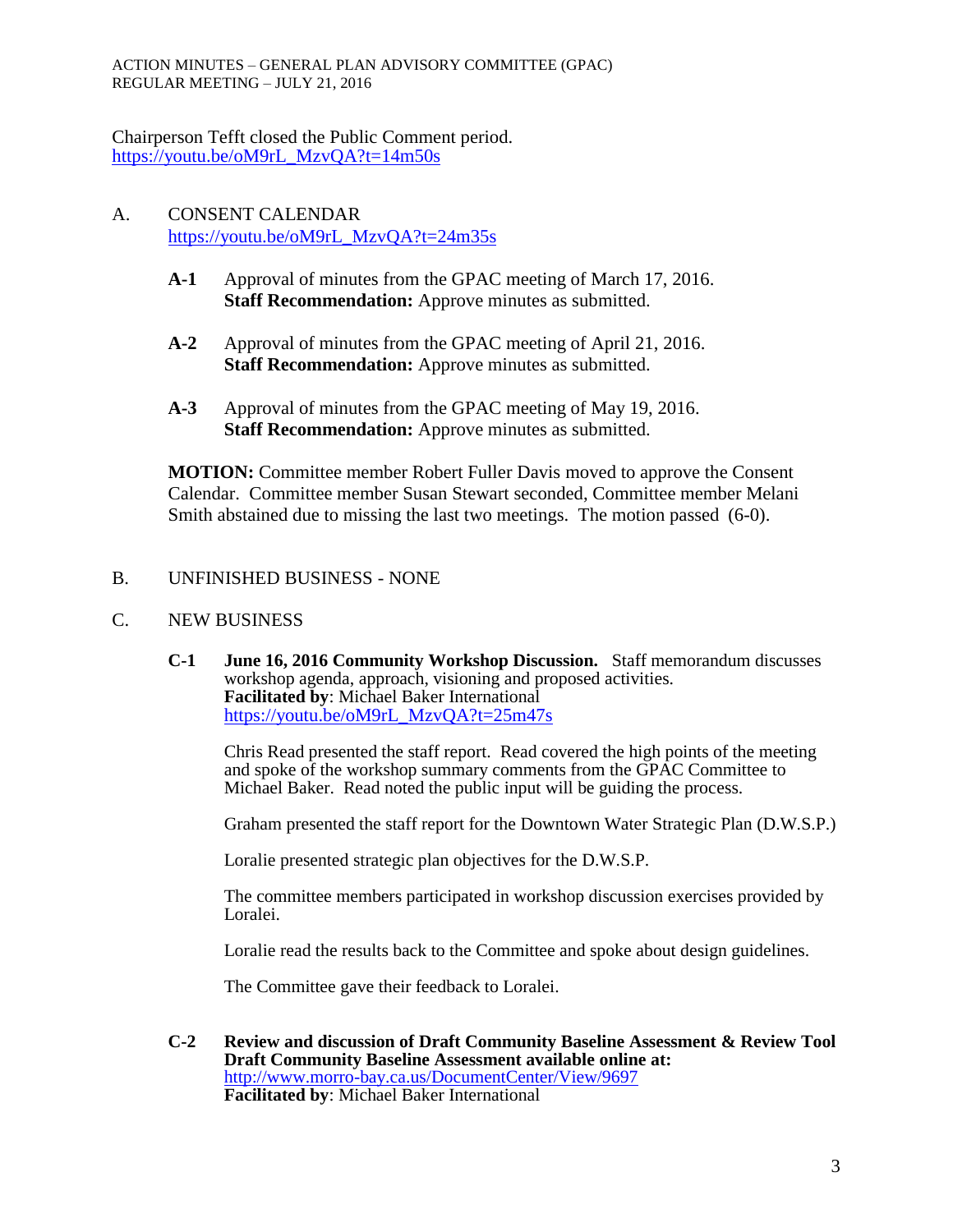*Due to large size, full copy of Draft Community Baseline Assessment is available online at above link or available for viewing at the Community Development Department public counter, 955 Shasta Avenue, Morro Bay.* [https://youtu.be/oM9rL\\_MzvQA?t=1h22m12s](https://youtu.be/oM9rL_MzvQA?t=1h22m12s)

Henderson reviewed each chapter of the Community Baseline Assessment with the Committee.

The Committee commented and asked questions.

Graham updated the Committee on the Economic Development Strategic Plan. Graham noted they are finalizing all recommendation for the release of the draft.

The Committee feels the data used should be correct and correctly analyzed.

## D. COMMITTEE MEMBER CLOSING COMMENTS [https://youtu.be/oM9rL\\_MzvQA?t=3h8m18s](https://youtu.be/oM9rL_MzvQA?t=3h8m18s)

Chairperson Tefft requested the Chevron property be agendized within 30 days.

Chairperson Tefft recommended the Committee to offer guidance to help the consultants put together the Community Baseline Assessment.

Henderson offered a list of items he put together while speaking to the Committee. And commented on the priorities for August in order to keep the progression of the project going.

- 1) Presentation and discussion of the next outreach module which the Committee members could use in their kits.
- 2) Desire for a re-visit on the vision values
- 3) Community vulnerability and resiliency assessment
- 4) Launch into the discussion of the key issues.

Graham stated he sent an email to the representative for Chevron to ask him to provide some information explaining the scenarios which were shown on the map.

The Committee asked who Chevron would be meeting with.

Montgomery updated the group with status on the different groups Chevron will be meeting with.

Henderson stated there would be a Joint Meeting of the City Council and Planning Commission on August  $9<sup>th</sup>$  at 4 pm. There will be a progress update on the project to date.

### E. COMMUNITY DEVELOPMENT DIRECTOR/MICHAEL BAKER INTL. **COMMENTS** [https://youtu.be/oM9rL\\_MzvQA?t=3h21m5s](https://youtu.be/oM9rL_MzvQA?t=3h21m5s)

### F. ADJOURNMENT

The meeting adjourned at 7:21 p.m. to the regular GPAC Committee meeting on August 18, 2016 at 4:00 p.m., Veteran's Memorial Building.